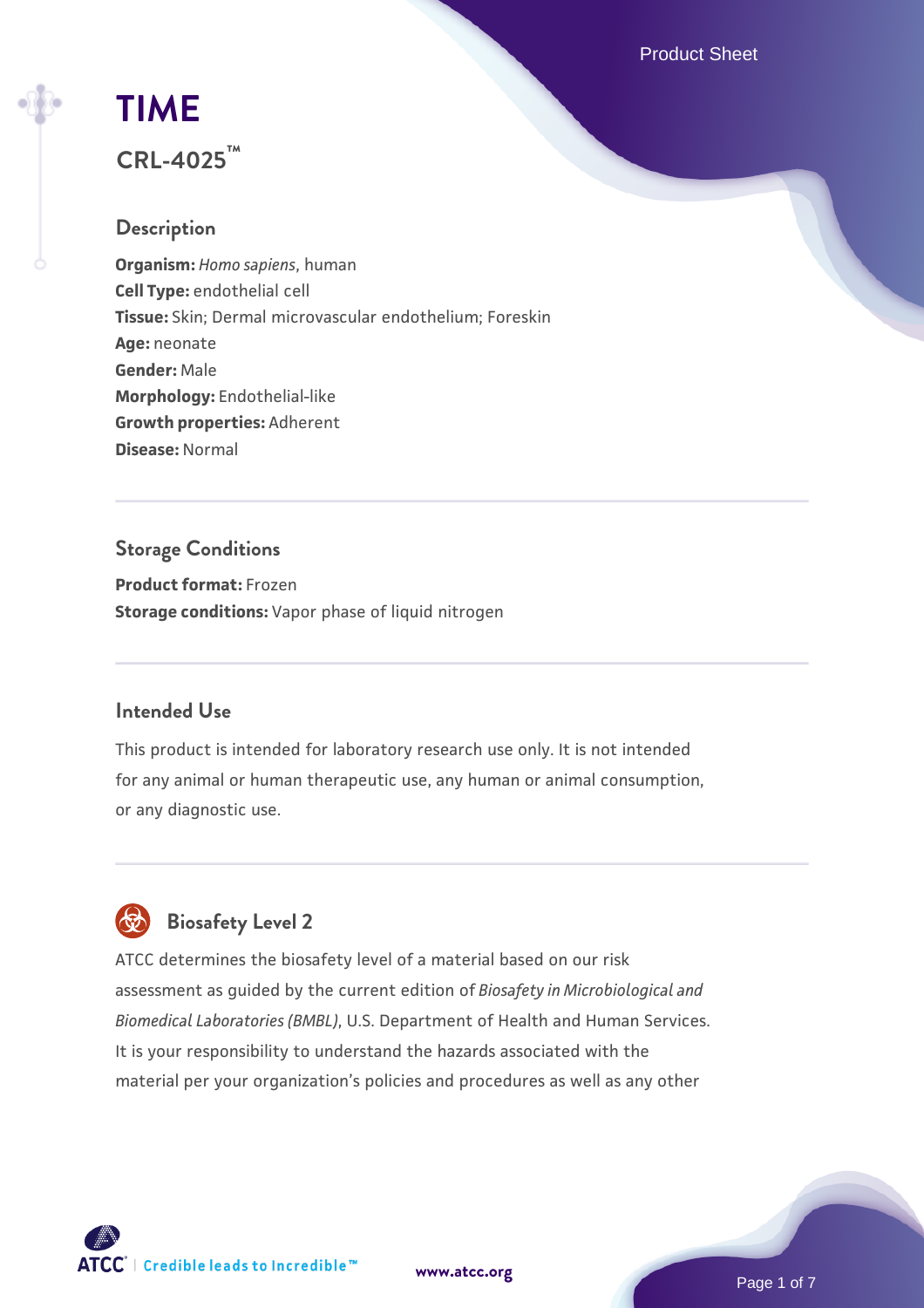applicable regulations as enforced by your local or national agencies.

Cells contain Encephalomyocarditis virus (EMCV) DNA sequences

ATCC highly recommends that appropriate personal protective equipment is always used when handling vials. For cultures that require storage in liquid nitrogen, it is important to note that some vials may leak when submersed in liquid nitrogen and will slowly fill with liquid nitrogen. Upon thawing, the conversion of the liquid nitrogen back to its gas phase may result in the vial exploding or blowing off its cap with dangerous force creating flying debris. Unless necessary, ATCC recommends that these cultures be stored in the vapor phase of liquid nitrogen rather than submersed in liquid nitrogen.

#### **Certificate of Analysis**

For batch-specific test results, refer to the applicable certificate of analysis that can be found at www.atcc.org.

#### **Growth Conditions**

**Temperature:** 37°C **Atmosphere: 95% Air, 5% CO<sub>2</sub>** 

#### **Handling Procedures**

#### **Unpacking and storage instructions:**

- 1. Check all containers for leakage or breakage.
- 2. Remove the frozen cells from the dry ice packaging and immediately place the cells at a temperature below -130°C, preferably in liquid

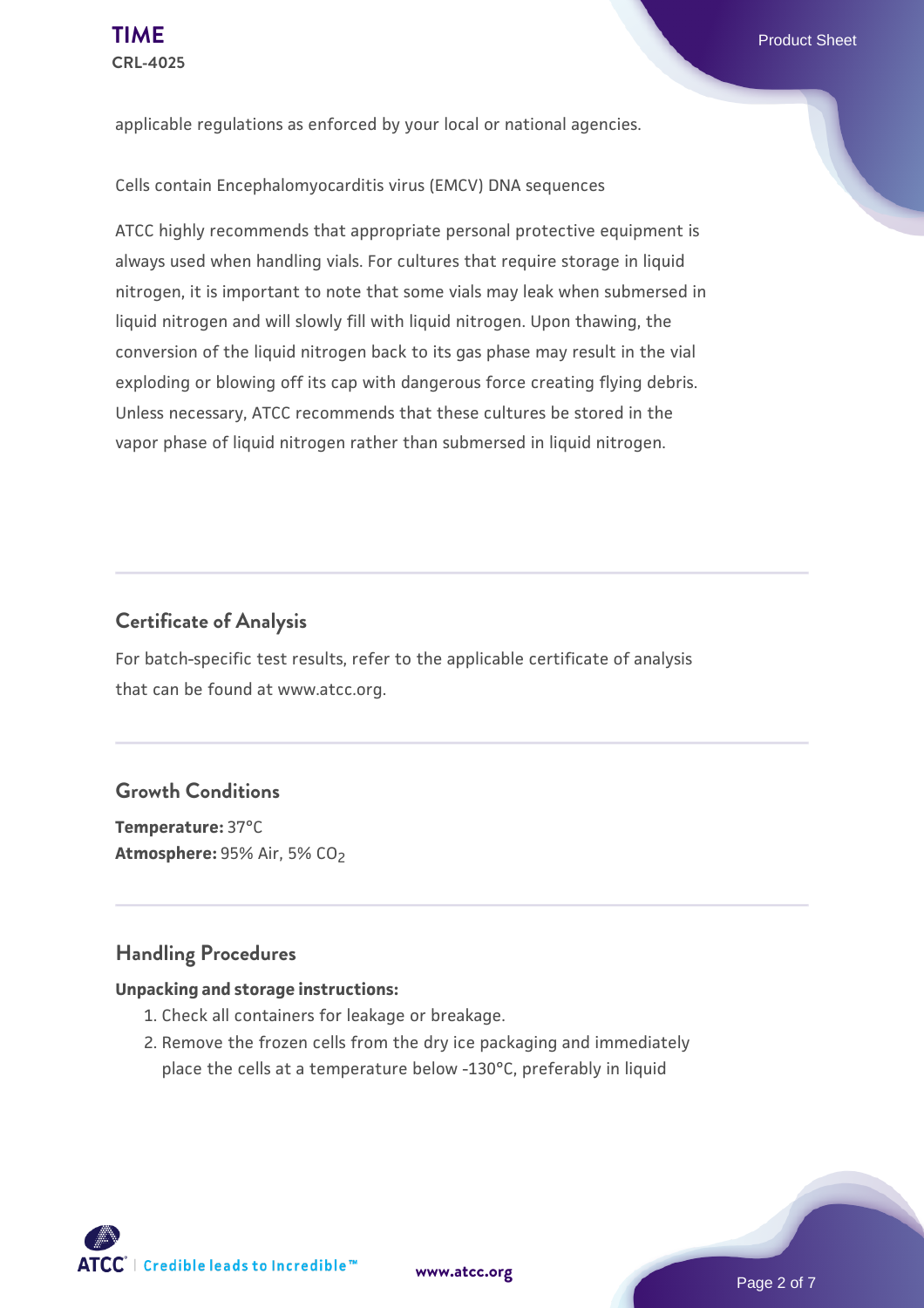nitrogen vapor, until ready for use.

**Complete medium:** The base medium for this cell line is Vascular Cell Basal Medium (ATCC<sup>®</sup> [PCS-100-030](https://www.atcc.org/products/pcs-100-030)), supplemented with Microvascular Endothelial Cell Growth Kit-VEGF (ATCC® [PCS-110-041](https://www.atcc.org/products/pcs-100-041)) and 12.5 µg/mL blasticidine. **Handling Procedure:** To ensure the highest level of viability, thaw the vial and initiate the culture as soon as possible upon receipt. If storage of the frozen culture is necessary upon arrival, store the vial in liquid nitrogen vapor phase and NOT at –70°C. Storage at –70°C will result in loss of viability.

- 1. Prepare a 25 cm<sup>2</sup> or a 75 cm<sup>2</sup> culture flask containing the recommended complete culture medium. Prior to the addition of the vial contents, the vessel containing the growth medium should be placed in the incubator for at least 15 minutes to allow the medium to reach its normal pH (7.0 to 7.6) and to avoid excessive alkalinity of the medium during recovery of the cells.
- 2. Thaw the vial by gentle agitation in a 37°C water bath. To reduce the possibility of contamination, keep the O-ring and cap out of the water. Thawing should be rapid (approximately 2 minutes).
- 3. Remove the vial from the water bath as soon as the contents are thawed, and decontaminate by dipping in or spraying with 70% ethanol. All operations from this point on should be carried out under strict aseptic conditions.
- 4. Transfer the vial contents to a centrifuge tube containing 9.0 mL of complete culture medium and centrifuge the cell suspension at approximately 125 x g for 5 to 7 minutes.
- Discard the supernatant and resuspend the cells in fresh growth 5. medium (see the batch-specific information for the recommended dilution ratio). Add this suspension to the prepared culture vessel.
- 6. Incubate the culture at 37°C in a suitable incubator.
- $7.$  A 5% CO $_2$ /95% air atmosphere is recommended if using the medium  $\,$ described on this product sheet.

#### **Subculturing procedure:**

Volumes used in this protocol are for 75 cm2 flasks; proportionally reduce or increase amount of dissociation medium for culture vessels of other sizes. **Note:** Subculture when cultures are about 80% confluent.

1. Prior to subculturing, determine the number of flasks needed. Add the appropriate volume of medium to each flask and allow the flasks to

 $\mathsf{ATCC}^*$  | Credible leads to Incredible  $\mathbbm{m}$ 

**[www.atcc.org](http://www.atcc.org)**

Page 3 of 7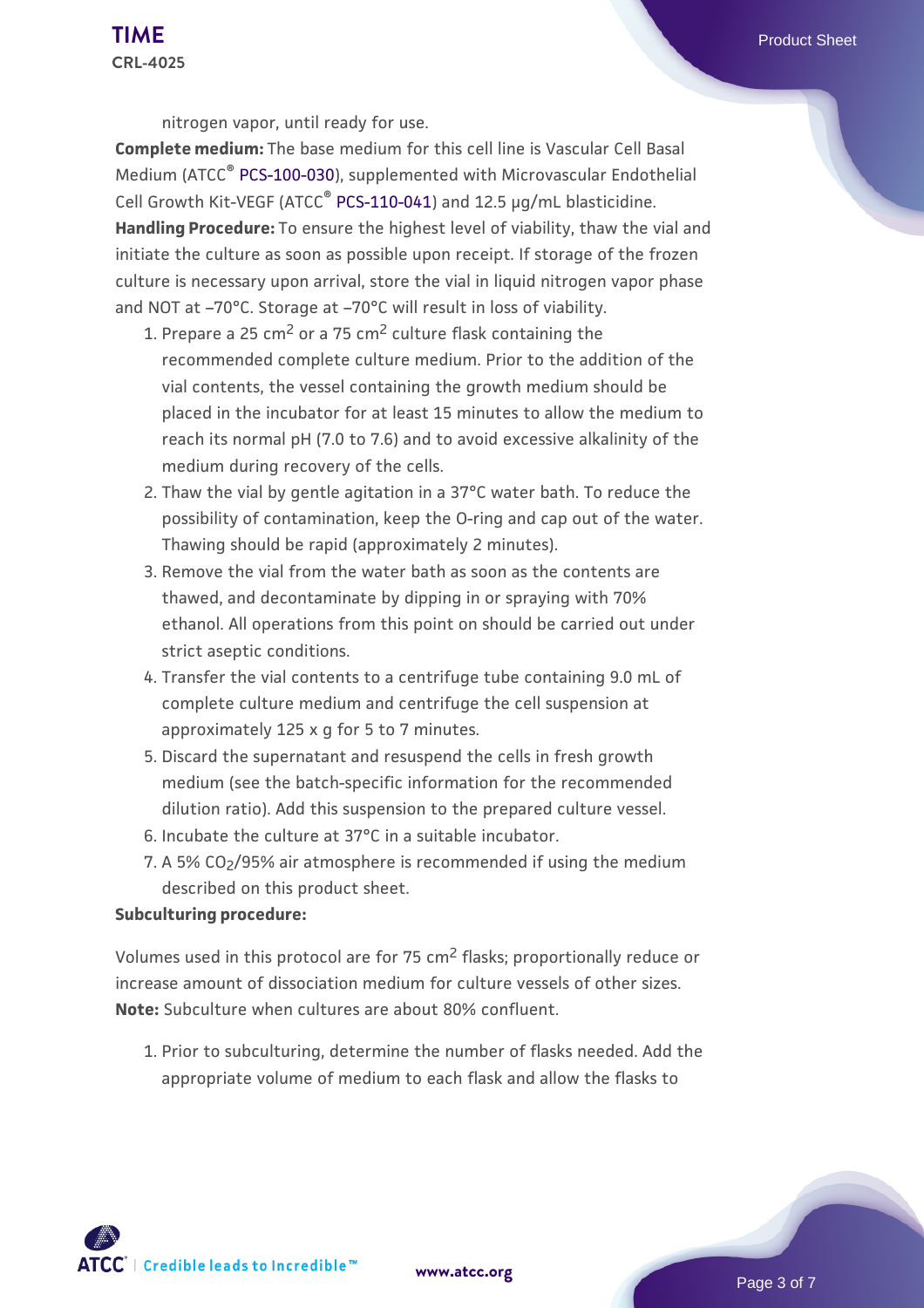equilibrate in a 37°C, 5% CO2, humidified incubator for at least 30 minutes. If not using vented caps, loosen caps of flasks.

- 2. Remove and discard spent medium.
- Briefly rinse the cells with Dulbecco's Phosphate Buffered Saline (D-PBS, 3. ATCC 30-2200) and discard rinse solution.
- 4. Add 2.0 to 3.0 mL room temperature Trypsin-EDTA for Primary Cells (ATCC PCS-999-003) to the flask. Incubate at 37°C for 5 min (until cells have detached).
- Neutralize trypsin by adding an equal volume of room temperature 2% 5. FBS in D-PBS.
- 6. Transfer cells to a centrifuge tube. Rinse the flask with an additional room temperature 2% FBS in D-PBS and pool into centrifuge tube with cells.
- 7. Centrifuge cells at 250 x g for 10 min at room temperature.
- 8. Remove supernatant. Resuspend pellet in 6.0 to 8.0 mL Complete Growth Medium.
- 9. Count cells, and seed 5 x 10<sup>3</sup> to 8 x 10<sup>3</sup> viable cells/cm<sup>2</sup> to new culture vessels. Subculture when cells become 80 to 90% confluent, which normally yield approximately  $3.0 \times 10^4$  viable cells/cm<sup>2</sup>.
- 10. Incubate cultures at 37°C in a 5% CO<sub>2</sub> humidified incubator.

**Subcultivation ratio:** A subcultivation ratio of 1:4 to 1:6 is recommended. **Medium renewal:** Every 2 to 3 days

**Note:** For more information on enzymatic dissociation and subculturing of cell lines consult Chapter 13 in **Culture of Animal Cells: A Manual of Basic Technique** by R. Ian Freshney.

#### **Material Citation**

If use of this material results in a scientific publication, please cite the material in the following manner: TIME (ATCC CRL-4025)

#### **References**

References and other information relating to this material are available at

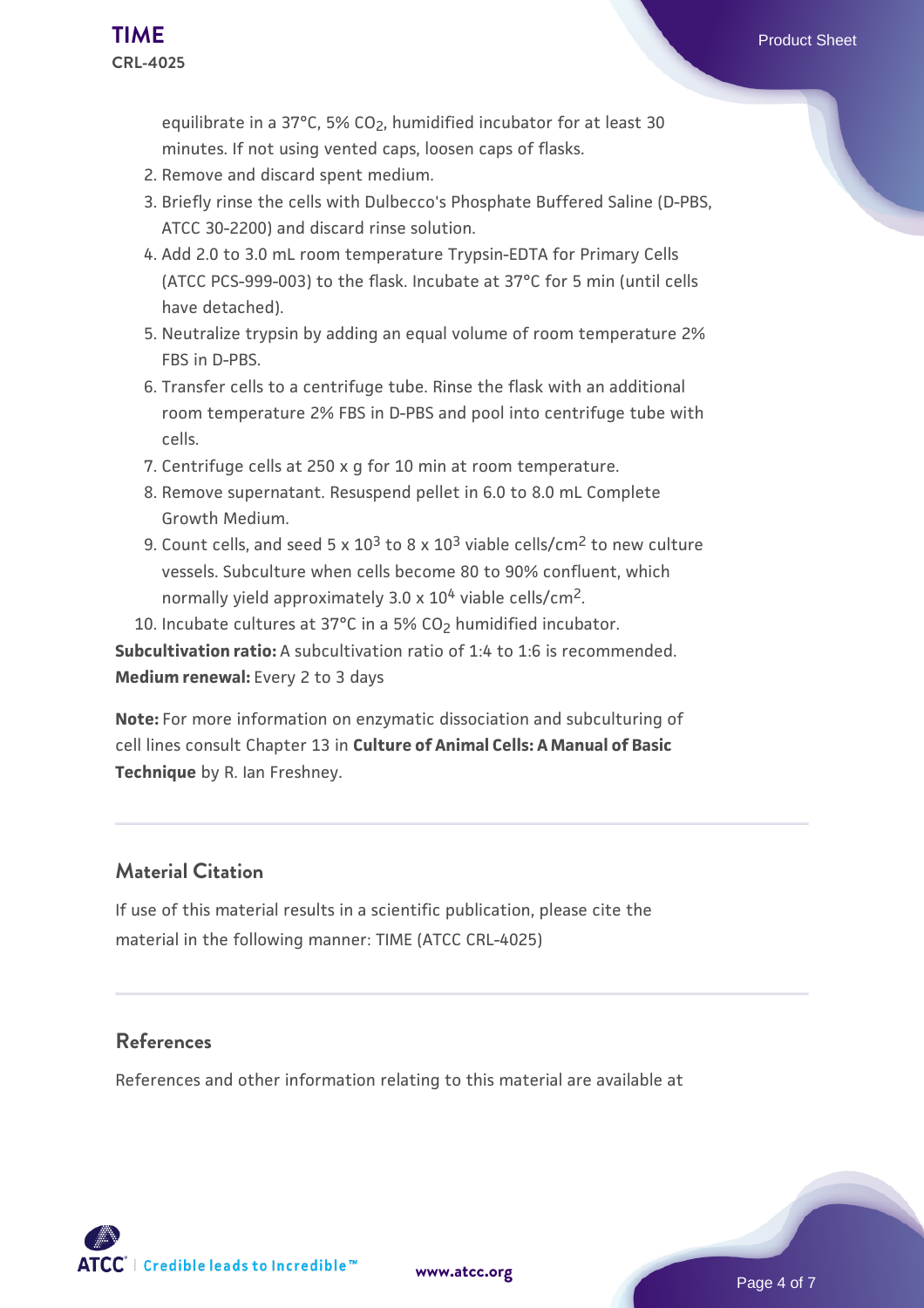www.atcc.org.

#### **Warranty**

The product is provided 'AS IS' and the viability of ATCC® products is warranted for 30 days from the date of shipment, provided that the customer has stored and handled the product according to the information included on the product information sheet, website, and Certificate of Analysis. For living cultures, ATCC lists the media formulation and reagents that have been found to be effective for the product. While other unspecified media and reagents may also produce satisfactory results, a change in the ATCC and/or depositor-recommended protocols may affect the recovery, growth, and/or function of the product. If an alternative medium formulation or reagent is used, the ATCC warranty for viability is no longer valid. Except as expressly set forth herein, no other warranties of any kind are provided, express or implied, including, but not limited to, any implied warranties of merchantability, fitness for a particular purpose, manufacture according to cGMP standards, typicality, safety, accuracy, and/or noninfringement.

#### **Disclaimers**

This product is intended for laboratory research use only. It is not intended for any animal or human therapeutic use, any human or animal consumption, or any diagnostic use. Any proposed commercial use is prohibited without a license from ATCC.

While ATCC uses reasonable efforts to include accurate and up-to-date information on this product sheet, ATCC makes no warranties or representations as to its accuracy. Citations from scientific literature and patents are provided for informational purposes only. ATCC does not warrant that such information has been confirmed to be accurate or complete and



**[www.atcc.org](http://www.atcc.org)**

Page 5 of 7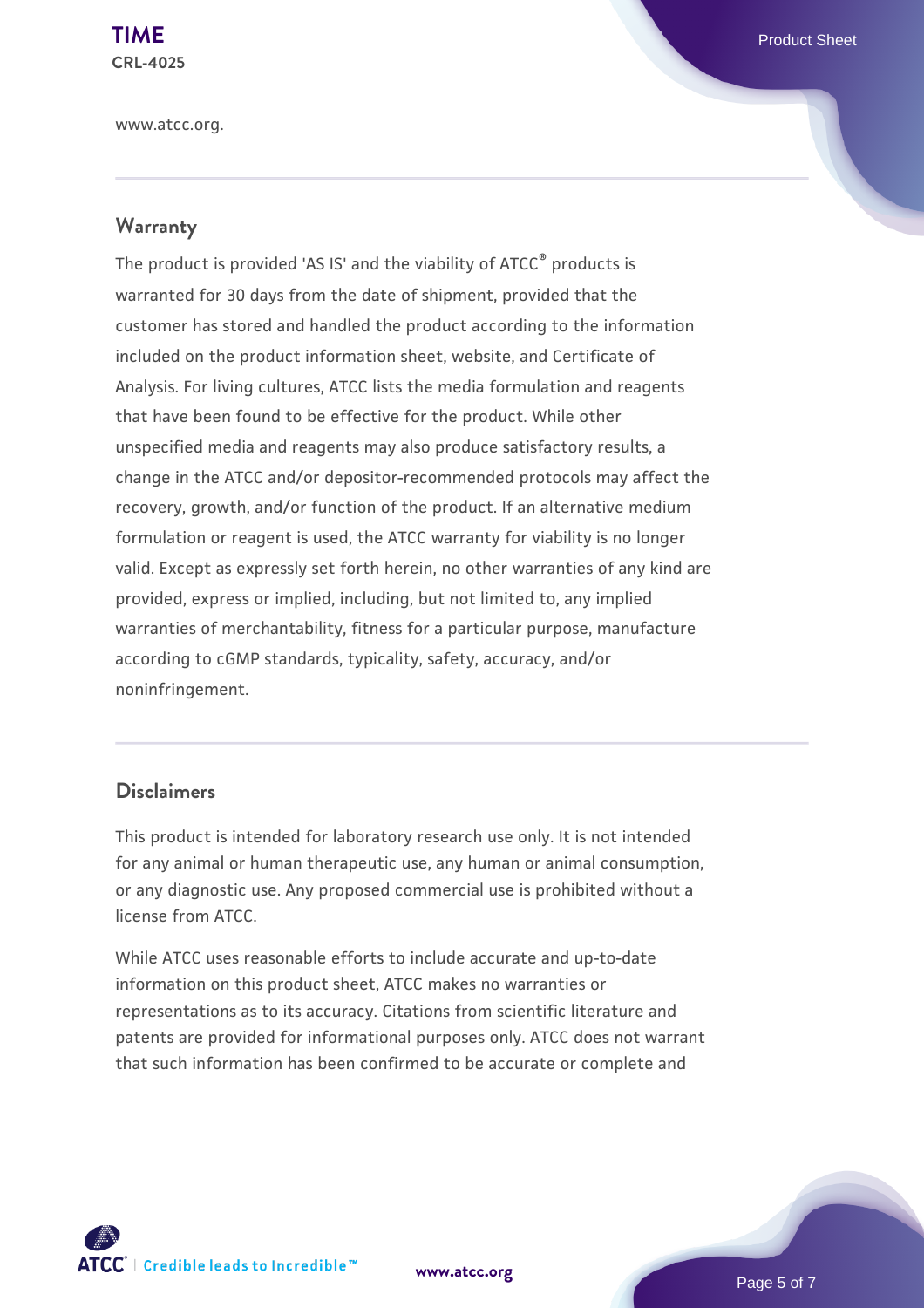the customer bears the sole responsibility of confirming the accuracy and completeness of any such information.

This product is sent on the condition that the customer is responsible for and assumes all risk and responsibility in connection with the receipt, handling, storage, disposal, and use of the ATCC product including without limitation taking all appropriate safety and handling precautions to minimize health or environmental risk. As a condition of receiving the material, the customer agrees that any activity undertaken with the ATCC product and any progeny or modifications will be conducted in compliance with all applicable laws, regulations, and guidelines. This product is provided 'AS IS' with no representations or warranties whatsoever except as expressly set forth herein and in no event shall ATCC, its parents, subsidiaries, directors, officers, agents, employees, assigns, successors, and affiliates be liable for indirect, special, incidental, or consequential damages of any kind in connection with or arising out of the customer's use of the product. While reasonable effort is made to ensure authenticity and reliability of materials on deposit, ATCC is not liable for damages arising from the misidentification or misrepresentation of such materials.

Please see the material transfer agreement (MTA) for further details regarding the use of this product. The MTA is available at www.atcc.org.

#### **Copyright and Trademark Information**

© ATCC 2021. All rights reserved. ATCC is a registered trademark of the American Type Culture Collection.

#### **Revision**

This information on this document was last updated on 2022-03-16

## **Contact Information**